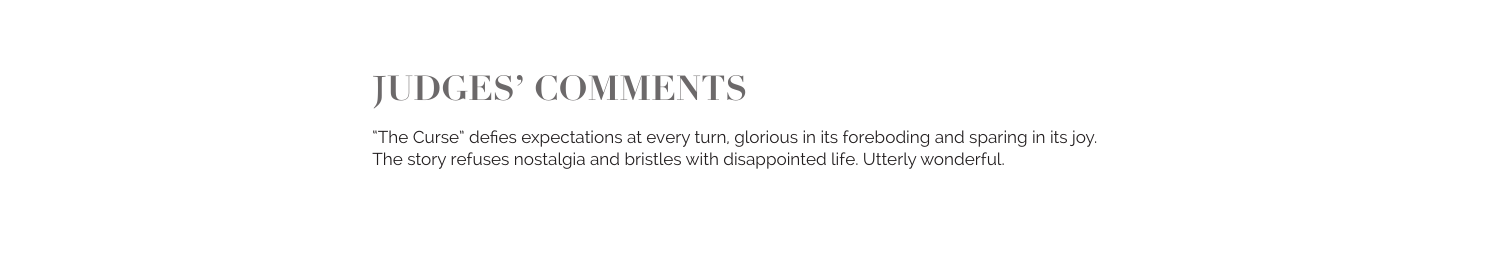

FICTION

# THE CURSE

That summer, the Woman with the Yellow Hat aimed a crooked finger at Trinity Brophy. A little of her hex reached the rest of us

BY LISA MOORE ILLUSTRATION **SPENCER FLOCK**

The woman who cursed Trinity Brophy was a frequenter of Theatre Pharmacy on Long's Hill. At the end of each month, when the cheques arrived, there'd be a line of maybe 20 people waiting for the pharmacy to open. The summer of the curse the woman wore a yellow hat with a floppy brim. She walked up Long's Hill every day and my husband and I started referring to her as The Woman with the Yellow Hat, like the man with The Man with the Yellow Hat in the *Curious George* children's books.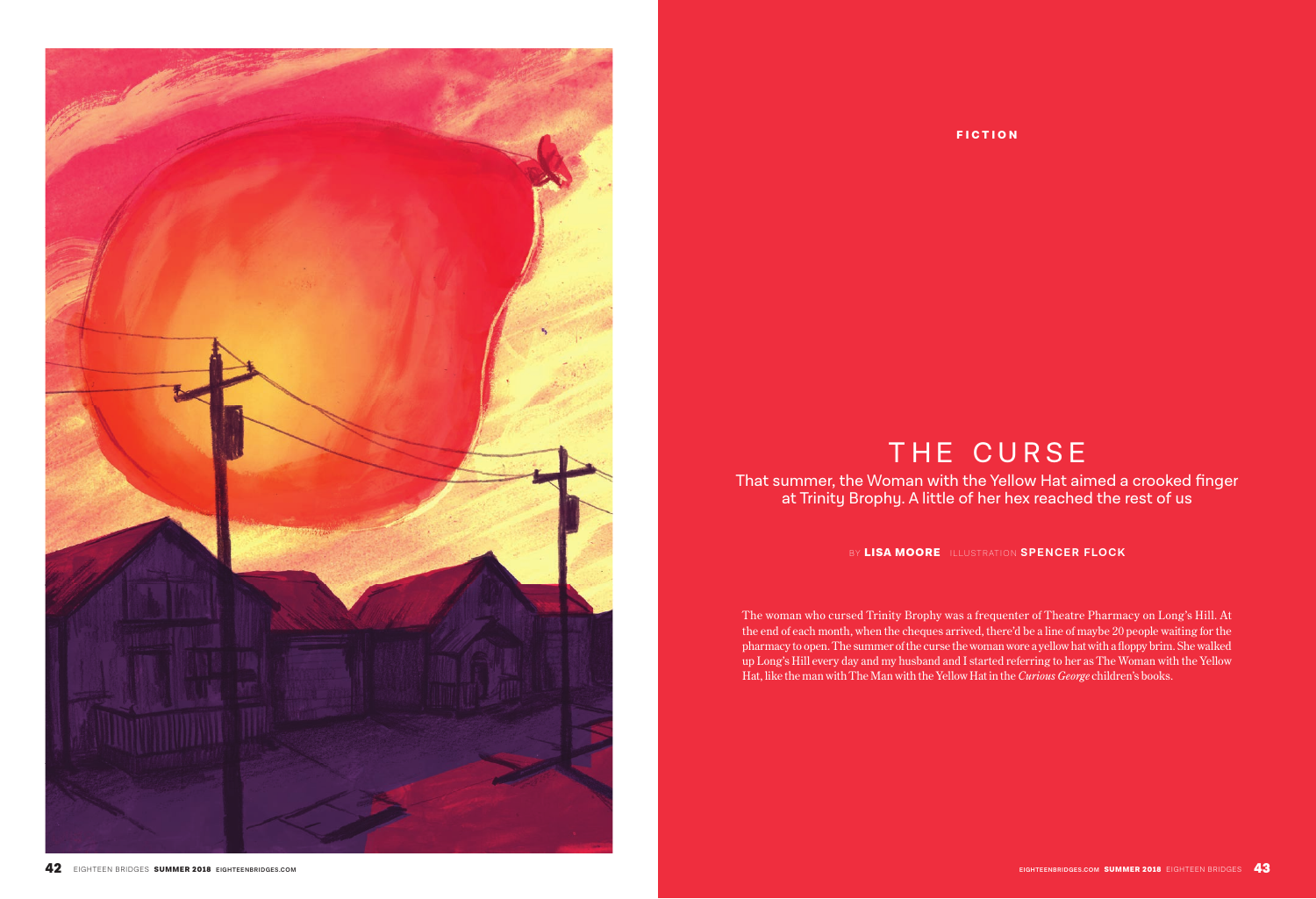She had a variety of wigs, but her own hair was clipped very close to her scalp, oily, thick and mottled silver like a seal pelt. That summer she wore a bright orange lipstick, a '60s shade. It spread above her upper lip, just enough to betray the tremor in her hands.

 I was walking home from downtown on the morning of the curse, passing the line outside the pharmacy, and I saw The Woman with the Yellow Hat reach into her handbag and take out a tortoise-shell compact. She flipped up the lid. An oval of sunshine, reflected from the mirror, shivered and wobbled over her cheek and settled in her right eye, making her shut it tight and draw her chin into the loose folds of skin on her neck.

I saw her remove the top of the lipstick, and place it on the concrete windowsill of the store. The sill was slanted. The woman put down the little plastic top and her fingers a giant ring of rhinestones or glass on each finger and even one thumb, it was a mystery how she got them over her arthritic knuckles—hovered, waiting to be sure the top of the lipstick wouldn't roll away and fall onto the sidewalk. Then she spread the lipstick over both lips and rubbed them together, examined them in the compact mirror, moving it up and down to get the right view.

Her faded black leggings, which she wore under all her dresses, sagged at the knees and were pilled with tiny nubs of cotton. The foam soles of her flip-flops had flattened out, become as hard as boards. I'd seen her feet close up one afternoon when she'd fallen asleep on a bench in Bannerman Park. A Frisbee had wafted down on the bench near her and I had retrieved it without waking her. The soles of the woman's feet were split with cuts, crusted with blood; some of the cuts were weeping a clear pus.

I used to see her shopping at the Salvation Army on Waldegrave and she'd try on a lot of glamorous outfits. Prom dresses, or bridesmaids' dresses that she'd buy and wear all day long during the summer.

On the day she uttered the curse against Trinity Brophy, she was wearing a cocktail dress from the '80s. The material was stiff and opalescent, giant puffy sleeves, a skirt of layered flounces. It shimmered and rustled.

I remember it because I had owned one just like it when I was a teenager. I'd bought it when I'd gone to Stephenville to study fine art in a two-year diploma course. I'd worn the dress to the El Dorado and met a guy whose name I don't remember but who called me on the payphone in the hall of the residence every evening for three weeks, to ask for a date. Every evening, after dinner in the cafeteria, someone would knock on my bedroom door to tell me there was a call. Most times I didn't answer. Sometimes I asked them to lie. They were willing because they were waiting for calls from their boyfriends, so they didn't want me hogging the phone. My opalescent dress had an ink stain on the third flounce, just over the knee.

## TRINITY WAS SEVEN YEARS OLD

when The Woman with the Yellow Hat cursed her. The day was already heating up, though there were still gentle gusts of a mineral-smelling cold coming off the icebergs outside the harbour. Trinity came tearing around the corner of Livingstone, onto Long's Hill with a water balloon.

She was being chased by my son, Joey, who was also seven, and a girl named Jessica, maybe eight, and Jessica's little brother, Cory, who was probably four.

They each had water balloons raised above their shoulders. The effort of holding the wobbly balloons in the air waggled their gaits as they turned the corner. They were running lopsided. All three of them aiming for Trinity Brophy's back, but she was too fast. Her long, straight, gold-brown hair flapped between her shoulder blades.

## **Without warning, she faked to one side and threw her water balloon at The Woman with the Yellow Hat.**

Three water balloons splatted on the sidewalk at the heels of Trinity's new white sneakers. She stopped so fast her sneakers squeaked.

The other kids had spent their arsenal.

Trinity still had her balloon.

I was trying to see if there was an ink stain on the third flounce of the woman's opalescent dress. I know the clothes at the second-hand stores on the island shuffle through all the small-town Salvation Armies and even end up as far away as Labrador.

I know this because I'd once donated a Grenfell coat in Stephenville, and a decade later I found it at the Salvation Army in St. John's on Waldegrave.

They shut down that Sally Ann and replaced it with a gourmet hamburger restaurant that lasted less than a year. The building has been vacant ever since. I'd ordered takeout once, and the burger was undercooked.

When I found the Grenfell coat on Waldegrave, I'd put it on and stood in front of a mirror. I licked my index finger and reached into the pocket for the seam that ran along the bottom. I used to steal a sesame seed bagel from the cafeteria in Stephenville every morning by slipping it in my coat pocket, wrapped in a paper napkin. Fifteen years later, I was standing in front of a mirror, and I pressed the wetted tip of my index finger into a little pool of sesame seeds in the lining. Then I put my finger in my mouth.

I had just turned 17 when I'd bought that coat. The age Trinity and Joey are now. The guy who would call me on the payphone in the hall of the residence was 10 years older. He had a car and when I was walking downtown he'd crawl along beside me, clamping an elbow to the outside of the door and hoisting his shoulder and head out the window. He'd get as close to the curb as he could, sometimes causing the traffic behind him to bunch up; two or three cars swerving into the opposite lane of oncoming traffic to pass him. Asking me when I thought I'd be free. Shouting: How about Friday?

When the weather got cold, which happened overnight, I'd bought the Grenfell coat with fox-fur trim around the hood. That September I'd written a radio play. By some miracle, the CBC had purchased it. The fee for the play, along with my student loan, meant I had a lot of money. It would have been strange for a student to own such an expensive coat. It looked too old for me.

The boutique was on the main strip of the town of Stephenville, a few stores down from the traffic light. I put up the hood and raised the collar of my turtleneck so it came up just under my eyes. The price tag, hanging on a thread from the cuff, was hand-written.

It was the most I'd ever paid for an item of clothing. The fur around my face tickled. The coat was wool and mid-thigh in length, the two big pockets were embroidered with Inuit hunters carrying spears. It was bright red and the lining was pink.

I also bought a black vinyl purse like my mother might have carried, and left my army surplus knapsack, with the ballpoint pen peace signs all over it, in the drawer under my bed in the residence. On the second day I wore the coat I saw the guy's car in my peripheral vision, but he didn't even slow down.

TRINITY SAW THE WATER STAINS from the broken balloons spreading on the sidewalk near her new white sneakers and came to a halt. Even at seven years old, you could see she would be a beauty. Her eyes were the kind of blue that's very pale, the iris rimmed with black. Freckles, over the bridge of her nose, her cheeks tanned gold, her eyebrows golden. She was the first kid to dye her hair blue in her elementary school, and she was ridiculed for it.

# **What erupted on the face of that woman was equal parts anguish and hatred.**

Nobody spoke about her birth parents, but at least one of them had to be tall. By the time she was 12 she was head and shoulders above me, and taller than her third foster mother, who was my next-door neighbour.

Trinity was doing the kind of fast growing that leaves a body without an ounce of fat and robs a child of energy very suddenly so that you come upon them in odd places at odd hours, sound asleep. The kind of growing that kept her constantly hungry.

She'd lick her finger and stick it in my sugar bowl and put her finger in her mouth, no matter how many times I said other people had to use that sugar too.

The sort of love I feel for Trinity Brophy is nothing like the love I have for my son, which is stable and uncomplicated. The love I feel for Trinity is inconvenient and random. But it's also intractable, brutish. She's just a neighbourhood kid who caught my attention. We don't choose who we love. Lots of kids came and went on that street. I love her as if she were my own.

I was coming back from a board meeting on the day that Trinity was cursed, and maybe something of that foul storm ricocheted, hit me and Joey too.

Each of the children was stuck to the sidewalk, the skins of their burst water balloons shrivelled. Adrenaline and food colouring from the Mr. Freezies had paralyzed everyone.

Joe's lips and tongue were blue. There's a psychology test or a party trick, where they ask you to say "blue" every time they show you a red card. They show you several red cards in a row, and you say "blue," then they show you a blue card and you say "red."

I thought his blue mouth and tongue meant my son had been caught red-handed.

Trinity was the kind of person, by the time she was a teenager, that the johns who regularly circle our street wouldn't bother. She'd beat the face off them. Or maybe they did bother her. But if they did I was certain they'd regret it.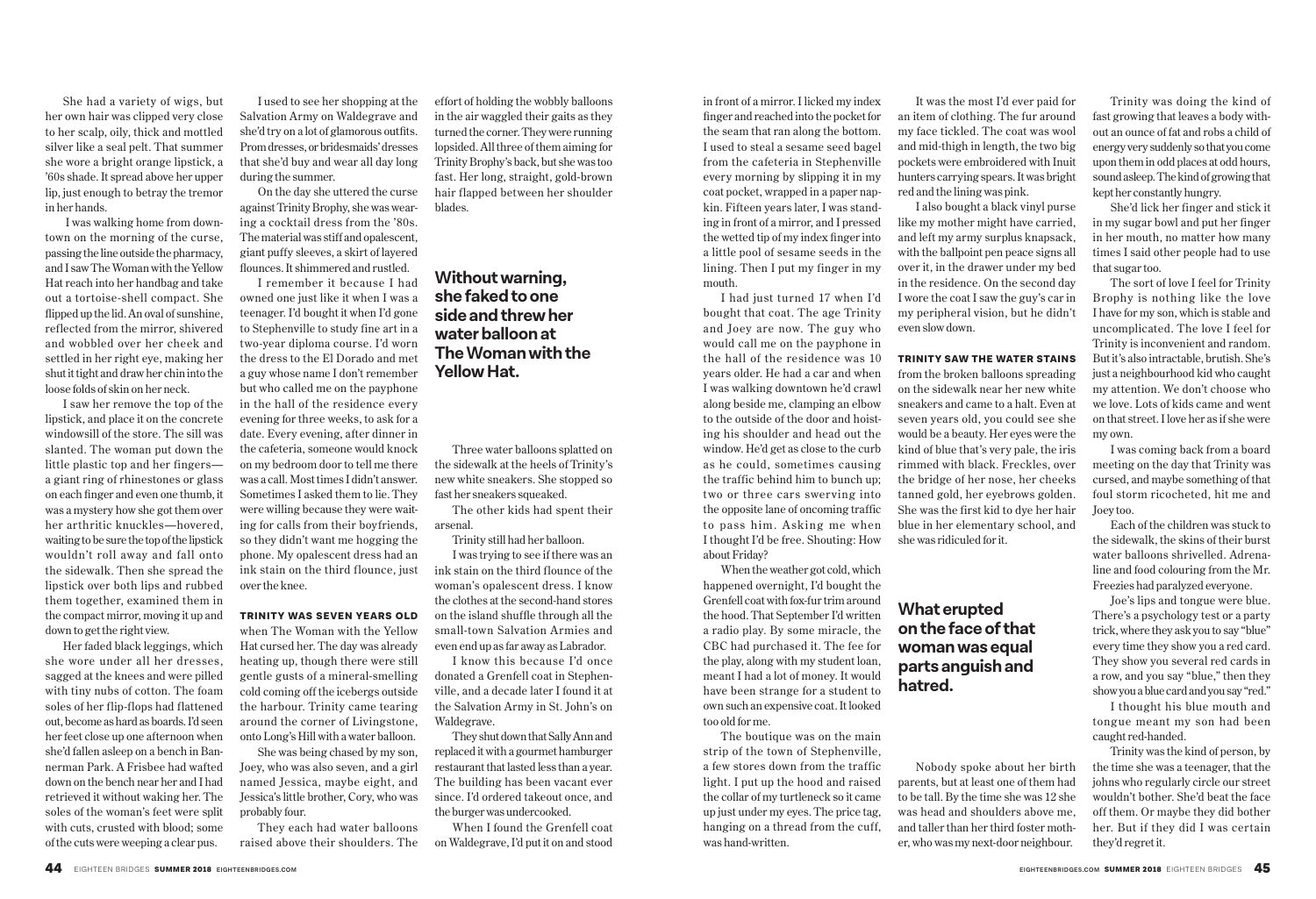I said unassailable love, but it was blinkered, too. Trinity, by the time she was 14, say, or 15, had a life that was entirely a mystery to me. She wasn't much of a talker.

But seven years old, on the sidewalk by the pharmacy, after the other kids' water balloons had been thrown, Trinity pivoted to stare down Joey with opened-faced glee, and then without warning, like the boys do on the basketball court, she faked to the side. She threw her water balloon at The Woman with the Yellow Hat.

The balloon was red and wobbled in the air and burst noiselessly on the old woman's shoulder. The others in the line for Theatre Pharmacy unpeeled from the brick wall with the badly painted mural of a chemist in a white lab coat, a pestle and mortar in his outstretched arms. The line was jostled. The other people, mostly unshaven men, were more disgruntled than surprised. The medications they took quelled anxiety, but robbed them of erratic, inconsequential emotions, like being startled. They were humourless and bug-eyed and unstartled.

They were, by that hour, in need of whatever the pharmacist was going to hand out.

The few women in the line might have been going up the stairs to a dingy office to suck the cock of the doctor, and they were humourless, too. The doctor's pills-for-sex practice made the headlines for the entire summer that year.

The face of the Woman with the Yellow Hat had flared a mottled purplish red under the sickly puce shadow cast by the brim of her hat.

The impact of the balloon had knocked one of her giant Velcroed shoulder pads askew. She plucked at the wet fabric of the dress that had suctioned to her skin, lifting it so it caught a bubble of air and the shoulder pad was dislodged and dropped onto the sidewalk.

She snatched up the pad in her fist. It looked like a sanitary napkin. The shoulder pad caused the men in the line an embarrassment that made them look away. Denuded of just one of the gronky, football player's shoulders made The Woman with the Yellow Hat a hunchback. It revealed a vulnerability so raw it was a hazard to behold.

But her eyes were bright and narrowed.

She was short of breath, and pulled a puffer from her purse and, putting it to her mouth, inhaled so deeply her eyes bulged. I'd bent to pick up the shoulder pad, but she got there first. When I stood up I saw that the ivory-coloured puffer was smeared with the orange lipstick. And the curse came out with her next breath.

The Woman with the Yellow Hat frequently berated people on the street. Kids from the private school, still in their uniforms, on their way to Moo Moos, walked past her in noisy, skipping groups but didn't pay her much attention.

## **What Joey believed was that you had to outwit what lay in wait.**

It was during those moments when she was talking to the dead, or the invisible, people who seemed to come at her from decades past, from her childhood, that you could get a good look at her. Her voice could carry all the way down Military Road, despite the breathing difficulties. The things she said were accusations, one half of a conversation, though she also paused to listen to what the ghost had to say. Her cheeks sagged, and were speckled with age spots the size of dimes. Her cheekbones were two hard juts beneath deep-set eyes draped with papery eyelids, soft as Kleenex.

She spat on the sidewalk, and pointed at Trinity Brophy.

You will pay, she said. By the fuck, you will pay for that. You're going to burn in hell. You mark my words. You will burn.

Then she swayed her finger so that it took in not just Trinity, but Joey and me. Jessica and her little brother Cory had taken off back up the road and had already turned the corner.

All of you, she said. You'll burn for this.

My son, Joey, who would do concrete grooming at the college in Seal Cove, straight out of high school, had his Mr. Freezie clenched in his teeth and it flipped up and down as his jaw tightened. The Woman with the Yellow Hat, snarling; her pointed, trembling finger with all its jewels.

After Seal Cove, Joey got a student loan and did heavy equipment in Stephenville, and then welding. He stayed in the same residence where I had stayed. He was hired at Muskrat Falls on the dam, for the summer, and on to Fort Mac. Then he got a job with the city ploughing snow in winter, collecting garbage. He works outdoors and makes upwards of 60, with benefits.

But long before all that, Joey had the incident with a shopping cart and it altered him irrevocably. This was when he was 12.

Joe and his friends found a supermarket cart by Churchill Square. They were in the middle of a basketball tournament, on a lunch break. The cart was a long way from the supermarket. The metal casing for the front wheel was bent out to the side, making the cart useless. The boys leaned it against a fire hydrant to bang the wheel straight with a rock.

Once the cart was operational, the plan was Joe would get in it and the boys would push it to the first steep hill they could find and let him go. They would all push him up Bonaventure, past Brother Rice and Holy Heart, where the tournament was happening, and let him go at the top of Garrison Hill. Joe would abandon the cart at the last second, throwing himself onto the asphalt before it smashed into the railing that protected the war memorial at the foot of the hill. Or he might somersault over the spear-tipped iron fence that surrounded the memorial, or be impaled on it.

On the day of the shopping cart, they left the tournament during the lunch break and had headed to Subway in Churchill Square and they'd made a mess. The boys were loud and they'd dropped the wrappers from their sandwiches all over the floor, smeared mustard over the tables on purpose.

One of the team was rude to the girl behind the counter, had mimicked her when she told them to leave.

They'd taken fistfuls of drinking straws and tore off the paper sleeves and joined each straw together by fitting one end into the next, until they had fashioned flimsy swords, maybe seven or eight straws in length.

The manager appeared from the back and kicked them out. They rose from the table slowly, trying to stab each other with the flaccid swords, banging into each other in the porch, blocking the entrance, until they burst out all at once into the parking lot.

They were almost knocked over by a car emerging on a conveyor belt from the car wash at the back of what used to be the supermarket and a dry cleaners. Those buildings have brown paper over the windows now and the eavestroughs are rusted out and hang off one end of the building, clanging when it's windy.

The driver of the car coming out of the car wash was an elderly woman who believed the boys were throwing things at her vehicle and she called the police.

A cruiser circled the block while the boys were beating the broken wheel of the shopping cart with a rock, trying to straighten it. The boys saw the cruiser and took off through the valley. They were back at the school for the second half of the basketball tournament, already on the floor when two cops busted in and stopped the game.

Joe, my Joey, had not been the one with the rock, nor had he touched the shopping cart. He had been standing to the side, like a driver at the Grand Prix who waits for the mechanics to go over the engine before the race. But the coach insisted Joe had been the troublemaker. He had a gut feeling, the coach said. He told the cop that he knew with certainty that Joe was to blame for whatever had happened in Churchill Square.

Joe left the gym and ran all the way home, banging on the front door, crying hard, believing the house was about to be stormed by a SWAT team and that he would be dragged away in cuffs.

He collapsed in his bed exhausted by the force of the false accusation. He was accused by his coach of creating havoc in Subway, being rude to the girl behind the counter (for me this was the worst of the alleged crimes), vandalizing an old woman's car, damaging a fire hydrant and destroying a shopping cart, which was private property, according to

the cop. Joey was kicked off the team and the coach was demanding the principal suspend him from school for at least a week.

He had also been the cause, according to the coach, of the team losing the tournament (the worst of the allegations for Joe, it was the first loss of the season).

They would be coming for him, the coach promised. He'd pointed a finger at Joey, and said his days of causing trouble were over.

# **Joe, my Joey, had not been the one with the rock, nor had he touched the shopping cart.**

After the coach singled him out, Joey had run home and went to his room, passed into a deep sleep almost at once, and he seemed to have developed a fever. He was shivering, and his cheeks blazed. He made noises in his sleep, spoke to people, called out for me.

I woke him up the next morning to say I had gone to the fire hydrant and taken pictures, which I had already emailed to the coach and the principal of the school and the police. There had been no damage, not a single chip or scratch, in the eye-smarting red paint of the hydrant.

I'd phoned Subway and spoken to the girl who had been behind the counter and to the manager, and I got a physical description of the boy who had been rude and gave them a description of Joey. They both confirmed Joe didn't fit the description.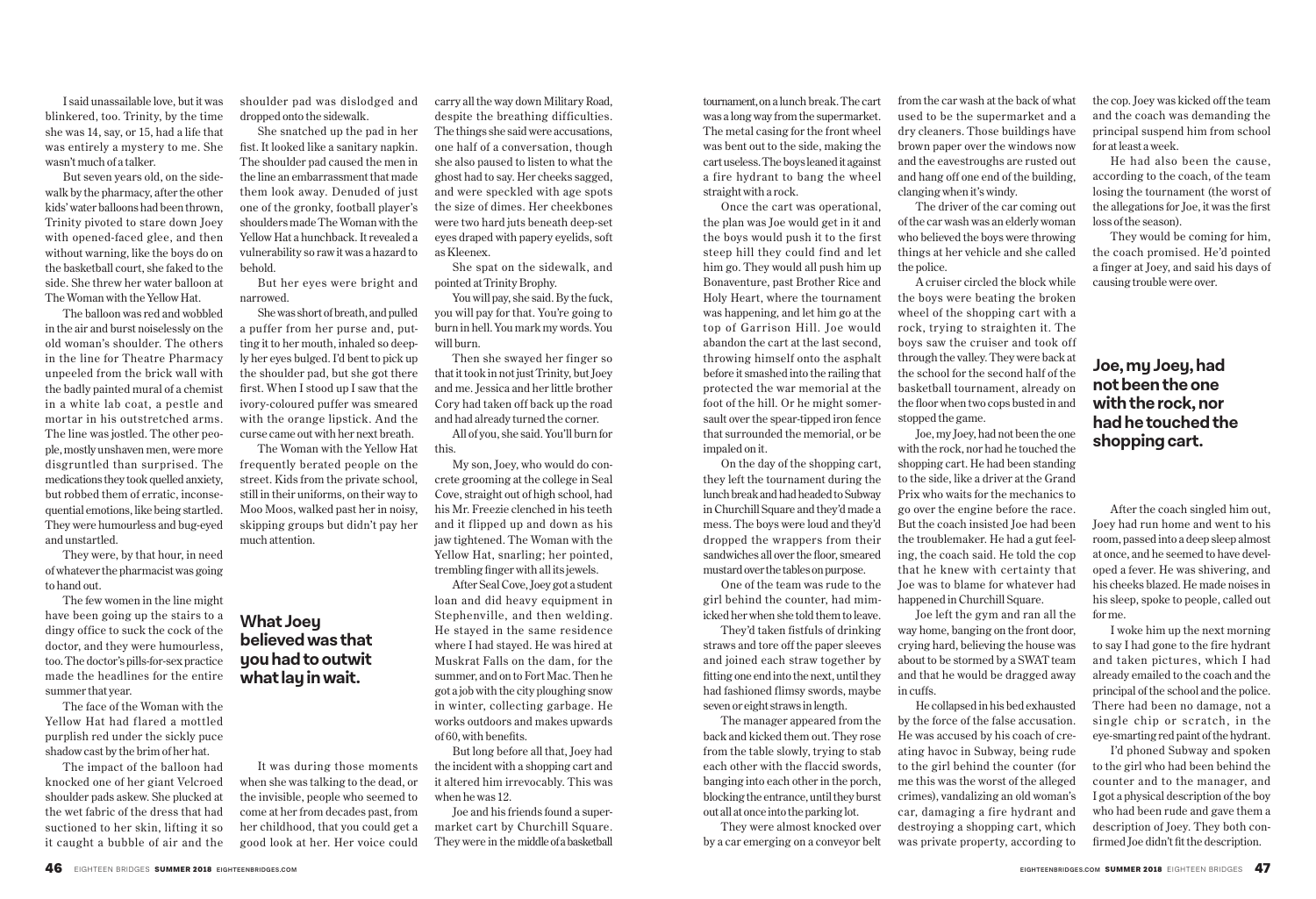I told Joey I had been speaking to one of the officers who had busted into the tournament. He was an obnoxious asshole, but I didn't tell Joey that.

The cop said he was going through surveillance tapes from four different businesses in the areas: the gas station across the street from the fire hydrant; a camera on the back of the car wash; a camera on the dining area inside Subway; and another on the rear exterior of Subway.

It's taped? Joe asked. The whole thing is taped?

All of the fear left his face.

You're not worried about the surveillance tapes? I asked.

I told you, he said. I didn't touch that shopping cart. I didn't touch it. He fell back onto the pillow and slept until late afternoon.

### I HOUNDED THE POLICE OFFICER

with phone messages, as did the other parents who had a kid on the team. Demanding to know the progress he was making with viewing the surveillance tapes. I told him I knew my son was innocent.

How can you know that? the officer asked.

Because he told me so, I said.

The officer said, Really? Boys lie to their mothers all the time, I certainly did.

I said, You are a very different sort of person than my son.

I didn't mean, of course, that my son was beyond telling me a lie. I meant the cop wasn't as good at knowing when the truth could betray you and when it was your friend.

The whole thing blew over, but as I said, Joey was deeply changed by it. Something hardened in him; he became shrewd. The incident with the shopping cart gave him a heightened perception about the character. Not distrust, exactly, but a tendency

not to expect too much of others. He was ready for people to disappoint him and it made him both distant and easily forgiving.

### AFTER I'D BOUGHT THE GRENFELL

coat in Stephenville, the biggest purchase of my whole life up to that point, I walked all over town with the hood up, and my old lady purse under my arm. I saw the car go past several times, sometimes more than once on a single day. I knew he was looking for me. But after two weeks went by the phone calls stopped.

# **Something hardened in him; he became shrewd.**

One day I was in the strip mall buying a piece of apple pie and ice cream at the diner and he saw me. My coat was hanging on the back of my chair.

You got a new coat, he said. He asked me to a movie for that Friday night.

I said, Sure, that'd be really nice. He said he would pick me up at the residence. He'd be in the lobby. He knew he couldn't go upstairs, he said. So he'd be waiting in the lobby.

He took a cigarette pack out of his pocket and tapped it on the edge of my table so one smoke jutted up straight out of the pack each time he hit it. He did it slowly.

I'd join you, he said. But I have to go to work. That's OK, I said.

I never knew where you were, he said. What window is yours anyway, in the residence? I know the third floor is the girls' floor.

I said I wasn't sure about the window. I'd never thought about it.

I'll be in the lobby, he said. I know which building you're in, because I'm after seeing you go in there. Sometimes I park across the street. Nice coat. I never would have recognized you in that coat. I'll be in the lobby.

The movie was a Clint Eastwood. There were hardly any people in the theatre. My arm was on the armrest, and the guy put his arm there too, so our arms were touching. We were both looking straight ahead. I waited as long as I could and then moved my arm away from his, as if I'd had the unconscious urge to shift my weight.

There'd been a fight about paying at the cashier. I said I would be paying for myself. This assertion seemed to make the guy feel injured and unsure, but I thrust my money at the woman behind the glass. His hand came in through the crescent cut in the bottom of the window at the same time, so that we were cuffed together by it, both of us holding up \$10 bills. The woman behind the counter hesitated.

Take mine, he said. I'm paying. The woman said: You keep that miss, that's your mad money. You're going to need that.

I wedged my wrist back out of the glass, twisting against the bone of his wrist and I jammed the bill back in my pocket.

#### BY THE TIME TRINITY AND JOEY

turned 15, the neighbourhood had changed, the casual fits and starts of senseless violence, mostly domestic, had mutated to another kind of violence: organized and determined. There were needles all over the ground, especially under the balconies in peoples' backyards.

## **TWO**

We don't get to ask the things we love to come back. They're migratory birds, purple white Icelandic poppies in July in my married friends' backyard, gone by morning. The marriage gone, too. I wish I could go back, sit side-by-side with them in sun on that green deck made of salvaged wood, while they fought, presciently, over a word

one played, with her last letters. Two? said her partner, scornfully, pronouncing the dubious word as if it rhymed with woe. What the hell, he said, is two? You and I played once, too. I rearranged the letters as much as I could, but still they insisted on spelling the end of something.

her in.

hurt and angry; her eyelids close halfway and she goes dead still. When they were 12, Joey and Trin used to wrestle. I told Joey around that time that he couldn't hit a girl. After that, he refused to fight and she worked hard to make him hit back. Once he came home with a swollen eye and he refused to speak to her again. She'd ring the bell and he told me not to let

I'd still help her with her homework. But Joe would stay in his room. We started to see less of her. Trin never talked much anyway, but she doesn't talk at all when she's hurt. I've seen her lash out with her fists,

— Lisa Martin

People complained about their property values. The cops were called every second night.

Once an old man with a sheet of silver hair was circling the neighbourhood in his Oldsmobile and looking at the sex workers and he got stuck in a snowbank. All the neighbours came out with their cell phones and surrounded his car, the phones at arm's length, videoing the old guy.

We're sending this to your wife, Grandpa, one woman shouted at him. He was slumped at the steering wheel, strapped in his seatbelt, trying to cover his face with his arms.

I've seen Trinity when she was

and I've heard stories. Doesn't take shit. But the dead look that comes into her eyes when she's scared is, I'm convinced, as accurate picture of what's going on inside as I'm ever likely to see.

## AFTER THE MOVIE I ASKED THE GUY

to drive me back to the dorm because, I told him, I was tired. I even yawned. But he argued and cajoled.

 It's only quarter to 10, he said. Let's get a drink.

I really am sleepy, I said. OK then, he said.

On the way back to the dorm he told me he'd like me to meet his mother. He said he'd be going to the Codroy Valley, where his family lives, next weekend, and he'd like me to come. I'll have my own bedroom, of course, and I don't need to worry about that. His mother wouldn't have nothing going on under her roof, he said. But he can tell I'm a nice girl. He has a graduation in three months, and he'd like me to be his date. If I knew what colour my dress was going to be he could order a corsage the same colour. Order it early. His whole family would be coming up. His mother and father and 11 of his siblings. He has a brother in Alberta, but the brother was making the trip home for the graduation. He has seven nieces and nephews and they were all coming. Getting dressed up. He knew it was a long time away yet, but did I have any idea what colour my dress would be?

I said, You just passed the residence.

I know, he said. I just want to show you something before we go back there. Only take a minute. There's this view up here. I want you to see it. It's a special place. Not many people know about it.

We were on the highway for about half a mile and turned up a dirt road